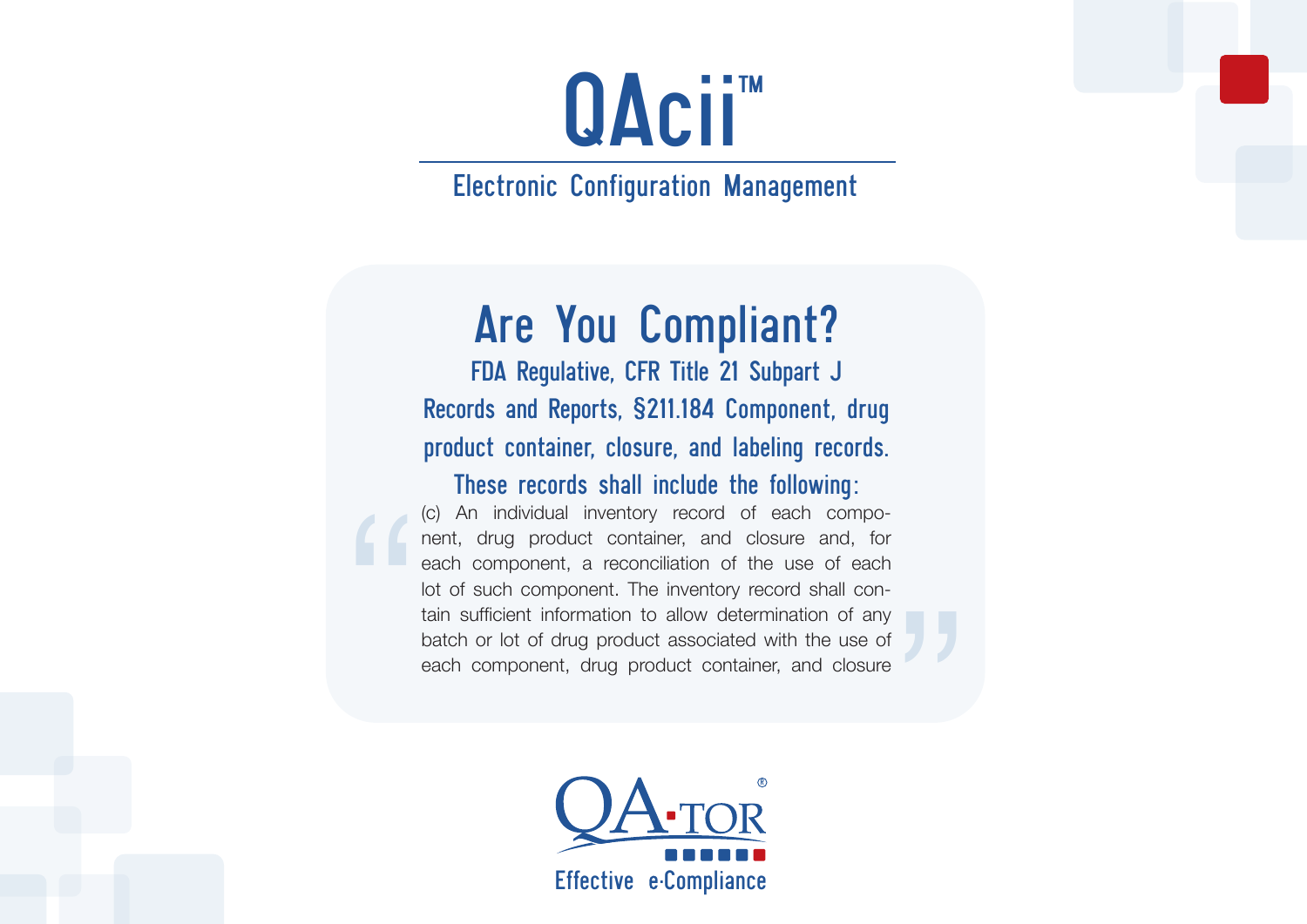





# Industry Challenge

Better, faster, and cheaper is the paradigm in the Life Sciences industry striving to improve the compliance efficiency of their new drug projects and manufacturing processes. As the industry continues to become more competitive, minimizing the costs of regulatory compliance will become one of the most important factors for future success. This has led Life Sciences organizations to re-evaluate and streamline their approach to compliance management.

Manufacturers that are the most efficient at producing the highest quality products at the lowest cost, while meeting ever-increasing number of governing regulations, will be best positioned to succeed.

# The System Administrator Challenge

Successful management of components in a pharmaceutical production environment requires that you are able to prove that the components are "in control". The only way to do this is to ensure that your components are always well-documented and all changes recorded. Typically this is done by versioning Excel or Word documents, but using a database is the intelligent and time saving way to ensure full regulatory compliance. Furthermore, administrators are frequently required to create and publish baseline documents describing changes in the system since last baseline. If data are consistently structured in a database, baseline reports can be extracted in the matter of minutes.

Due to the complexity and dynamic nature of today's IT infrastructure, ensuring an effective IT system management in a GxP and true FDA 21 CFR part 11 compliant environment is a complex task. QAtor understands the need to manage all types of components such as e.g. the production IT systems and their changing configurations and relationships, which has enabled QAcii™ to do instant reporting of every change in the system as well as comprehensive statistics reporting of your overall system, based on update input from the system administrator.

## How Can QAtor Help You QAcii™, Intelligent Management of All Inventory

QAcii™ provides a simple and easy-to-use, cost and time saving tool for company wide enforcing and supporting GxP and true 21 CFR Part 11 compliance efforts in the areas of Configuration Management, Configuration Item Indexing (CII), and Baseline reports. With QAcii™ you have an easy and powerful way of monitoring all types of configurations enabling key administrators to track and manage contents throughout the entire lifecycle electronically. With QAcii™ you can be certain that all information is accurate and current.

The Web-based interface of QAcii™ uses a powerful back-end database in which it structures data and maintains information on configuration items such as e.g. software, hardware, operating system, control system, applications, libraries, raw data, as well as the relationships between them. QAcii™ ensures that a consistent inventory of assets and components is effectively managed at all times across well coordinated team members and departments.



Management of Configuration Items (CI)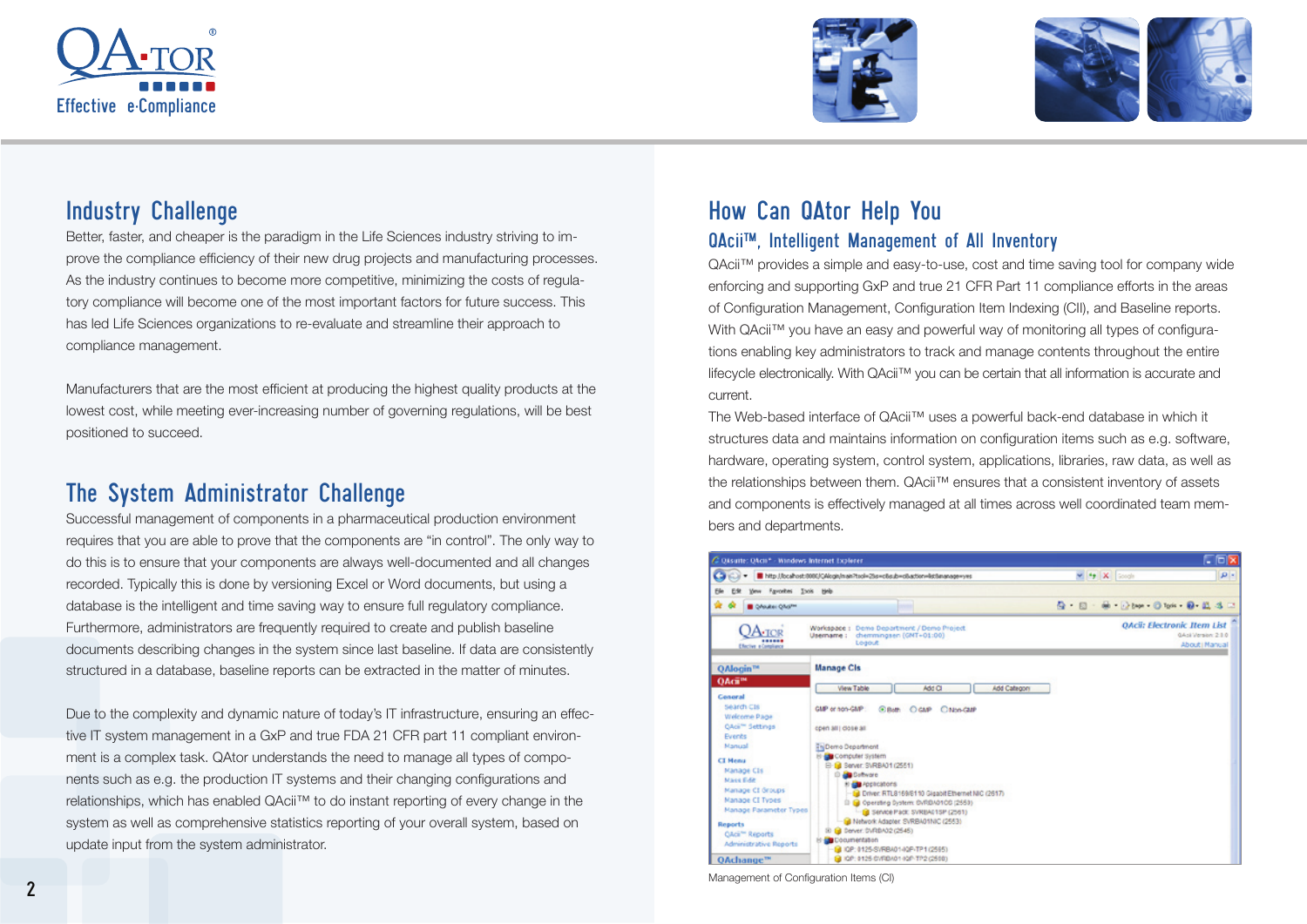



# CI Lists

The CI list is one of the most important reports in GxP compliant environments to ensure that all systems are under control. It provides a time-log listing of all systems. CI lists can be generated at several different organizational levels based on the tree structure deployed. The easy-to-use reporting tool can be configured for your company specific layout. In addition, you can check for discrepancies between asset and component information in the database and the actual assets that are active / non-active (or disabled) in the company, with no chance for missed-records.

| C OAsaite: QAcii <sup>a</sup> - Windows Internet Explorer |                                            |                                                                          |                        |                                                            | F E X                                                                       |
|-----------------------------------------------------------|--------------------------------------------|--------------------------------------------------------------------------|------------------------|------------------------------------------------------------|-----------------------------------------------------------------------------|
|                                                           |                                            | Ntp://localhost.t000/CAlogin/main7txol=26s=cibsub=dbaction=viewbold=2953 |                        | $\mathbf{v}$ $\mathbf{t}_{\mathbf{P}}$ $\mathbf{X}$ Conste |                                                                             |
| Ble<br>Fgyorites Tools Help<br>Edit                       |                                            |                                                                          |                        |                                                            |                                                                             |
| Coloules OAct <sup>on</sup>                               |                                            |                                                                          |                        | ◎ 日 ● ○100 ◎100 ◎ 以 3 □                                    |                                                                             |
| <b>NTOR</b><br>------<br><b>Efective eConstiance</b>      | Usemame: chemmingsen (GMT+01:00)<br>Logout | Workspace: Demo Department / Demo Project                                |                        |                                                            | <b>QAcil: Electronic Item List</b><br>GALL Version: 2.0-0<br>About   Manual |
| QAlogin™                                                  | <b>View CI</b>                             |                                                                          |                        |                                                            |                                                                             |
| QAcii <sup>va</sup>                                       |                                            |                                                                          |                        |                                                            |                                                                             |
| General                                                   | Add Child Cl                               | Add Parameter<br>Add Category                                            | Edit Cl                | Copy CI<br>Move Cl.                                        |                                                                             |
| Search Clo                                                |                                            |                                                                          |                        |                                                            |                                                                             |
| Welcome Page                                              | Name<br>ClTvpe                             | <b>SVRIMOSNIC (2553)</b><br>Network Adapter                              | <b>Parameters</b><br>P |                                                            |                                                                             |
| QAcii <sup>na</sup> Settings                              | Organizational Unit                        | Demo Department                                                          | Mac addr               | 192.168.1.88                                               |                                                                             |
| Events                                                    | Manufacturer                               | a.                                                                       |                        | A5 43 00 FE 85 21                                          |                                                                             |
| Manual                                                    | Artivated                                  | 2038-05-14                                                               | Model                  | RTLE169/8110                                               |                                                                             |
|                                                           | Status                                     | Enabled                                                                  |                        |                                                            |                                                                             |
| <b>CT Manu</b>                                            | <b>GMP</b>                                 | Yes.                                                                     |                        |                                                            |                                                                             |
| Manage Cli                                                | Note                                       | $\sim$                                                                   |                        |                                                            |                                                                             |
| Mass Edit                                                 |                                            |                                                                          |                        |                                                            |                                                                             |
| Manage CI Groups                                          | Change Control                             | DKS4CR0125                                                               |                        |                                                            |                                                                             |
| Manage CI Types                                           | Last change                                | 2038-05-14 12:15:27                                                      |                        |                                                            |                                                                             |
| Manage Parameter Types                                    | Change Description                         | Impl. seriver                                                            |                        |                                                            |                                                                             |
| <b>Reports</b>                                            | View changes from                          |                                                                          |                        |                                                            |                                                                             |
| <b>AANDM BARNER</b>                                       |                                            |                                                                          |                        |                                                            |                                                                             |

Details for a configuration item (CI)

# Version Control for All Configuration Levels

The key requirement in GxP compliant environments is to track changes in system configurations. The QAcii™ uses automatic version control to ensure that every change in the controlled systems is documented according to the GxP requirements. Version number of the system is automatically updated with a reference to change control. Configuration versions are not only managed on system level but also on site and section level. By site level version control every single change to any system in the selected site can be traced. Full version history and audit trail information are available in Audit trail reports.

#### Examples on Standard Baseline Raport

|                 | Ele Edt yew Document Tools Window Help                                    |                    |                             |                    |                                                                                                                                               |
|-----------------|---------------------------------------------------------------------------|--------------------|-----------------------------|--------------------|-----------------------------------------------------------------------------------------------------------------------------------------------|
| a L             |                                                                           |                    | 1 12 0 0 73.9%   日 2 704    |                    |                                                                                                                                               |
|                 |                                                                           |                    |                             |                    |                                                                                                                                               |
|                 | .TOR<br><br><b>Elective a Congliance</b>                                  |                    |                             |                    | GAtor Development License / GAcii Version: 2.0.8<br>Baseline (S), Version: 1.0.11 J QAreport Version: 0.9.1<br>2008-05-16 15:22:11/GMT-01:00/ |
|                 |                                                                           |                    |                             |                    |                                                                                                                                               |
|                 | <b>Baseline for Demo Department</b><br>Broslins time: 2008-05-16 15:22:11 |                    |                             |                    |                                                                                                                                               |
|                 |                                                                           |                    |                             |                    |                                                                                                                                               |
|                 | <b>Department: Demo Department</b>                                        |                    |                             |                    |                                                                                                                                               |
| Reference       | Name.                                                                     | <b>CEType</b>      | Parameters                  | <b>Observation</b> | OK'Net OK Dancings                                                                                                                            |
| ٠,              |                                                                           | land               | CPC 3-0 08L                 | CR2                |                                                                                                                                               |
|                 | <b>IVERAIS</b>                                                            |                    |                             |                    |                                                                                                                                               |
| 11              | Sadware (2577)                                                            |                    |                             |                    |                                                                                                                                               |
| >111            | RT, ELGI 110 Ogele<br>Elizabet 100<br>(28.1)                              | Dowe               | Yenies: 5.6301300.3004      | Venise             |                                                                                                                                               |
| $-113$          | Applications (2012)                                                       |                    |                             |                    |                                                                                                                                               |
| too 13.21       | Addw Render<br>(2141)                                                     | Application        | Version 8.0                 | <b>Vesine</b>      |                                                                                                                                               |
| $10 - 11.3$     | SVEBANIOS<br>CHIN                                                         | Openting<br>Women  | Venise: Vindow: 3000 server | Vening             |                                                                                                                                               |
| $300 - 1.1.1.1$ | <b>Ballyce</b>                                                            | <b>Seven Pack</b>  | Yanasa 121                  | Venant             |                                                                                                                                               |
| >12             | <b>WEBAUDGE</b>                                                           | Vehicle<br>Adapter |                             | SR.                |                                                                                                                                               |
|                 |                                                                           |                    | PROMIS<br>Contractor        | Mix adir:<br>Mateb |                                                                                                                                               |

#### System Requirements

- CLIENT: Modern web browsers Adobe Reader™
- SERVER: Oracle Database 11g r2

#### Standard Reports

Standard reports, including administrative reports for statistics and information management, are submitted with the application, including:

- Baseline
- CI list
- Change log report documenting changes in a given time period for an organizational unit (or selected items)
- Change report, e.g. tracing a Change Control number (CC) and its impacts, eventually further limited by selecting a specific time period

Further company specific reports can be made on request.